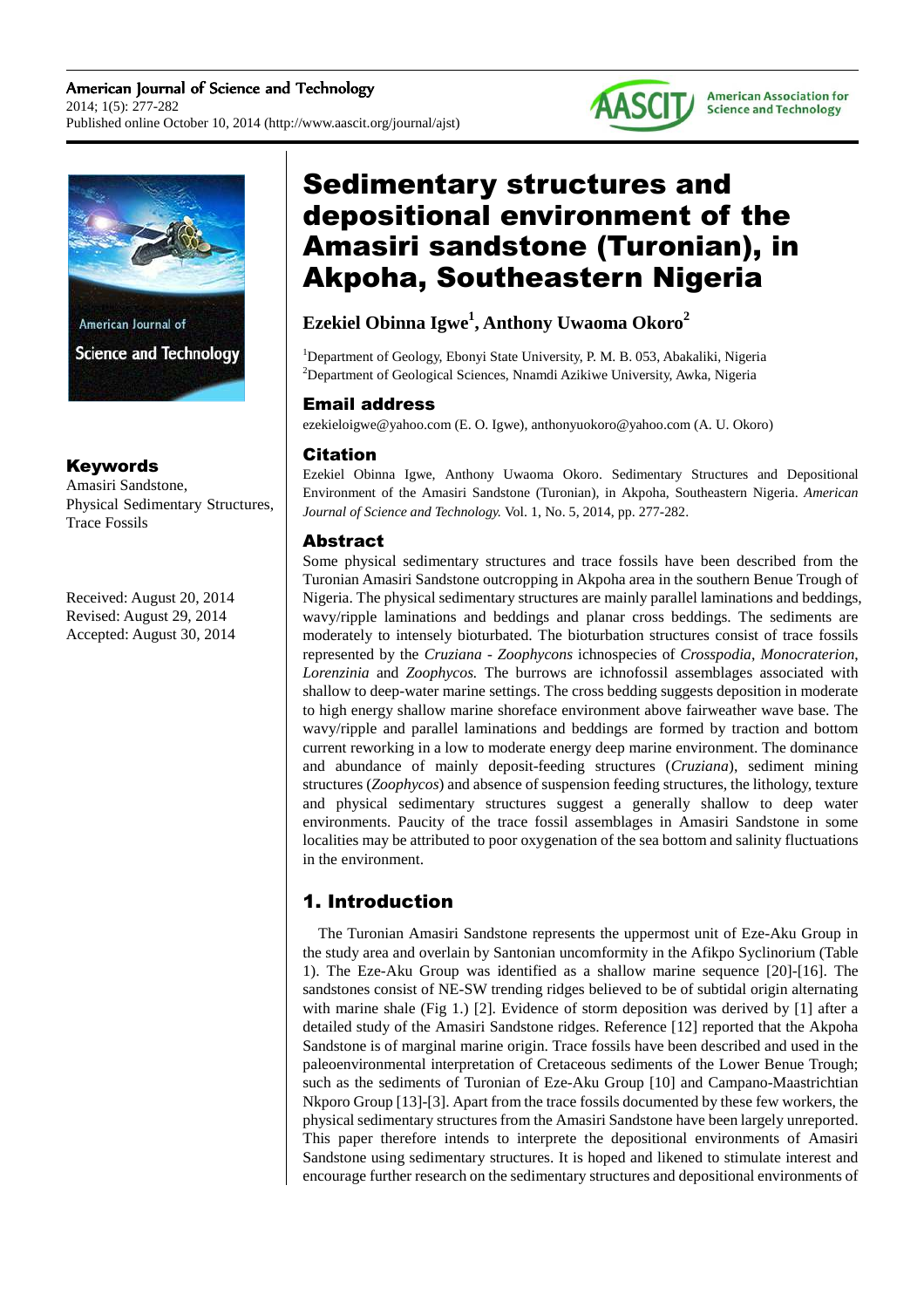the Amasiri Sandstone.

# 2. Description of Amasiri Sandstone in Akpoha

Two sandstone outcrops of this sandstone member of Amasiri Sandstone are studied. They are located in Akpoha, 3km from Abakaliki – Afikpo road and NW of Julius Berger quarry site. The sandstone outcrops occur on ridges trending in a NE - SW direction. The first locality studied occurs behind the Government Technical College, Akpoha. This lithologic section is bounded above and below by covered area (soil) which believably may represents another cyclic/repeated succession of sediments. The second locality studied is situated at the front of the Technical College, 60m from the old road leading to Akpoha market. It spans across the road to a swampy lowland where it is been quarried during dry season only. Fig. 1 is a geological map the study area.



*Fig. 1. Geological Map of the Area Showing Alternating Sequence of Sandstones and Shales* 

Although Amasiri Sandstone has been mapped and described elsewhere in Amasiri and adjoining villages by various authors [2]-[1]. The sandstones in Akpoha area show a typical and perculiar thin bedded lithology, rhythmically and cyclically deposited (Figs. 2 & 3). In addition to this thin bedding characteristics and cyclic nature, they show distinctive sedimentary structures and textures. All studies were carried out on exposed step-like surfaces or vertical sections along the ridges.

| Age                 |                   | Stratigraphic Sequence              | Basin/Cycle                                          |
|---------------------|-------------------|-------------------------------------|------------------------------------------------------|
| Eocene              |                   | Ameki Group/Nanka Fm                |                                                      |
| Paleocene           |                   | Imo Shale                           |                                                      |
| Cretaceous<br>Upper | Danian            | Nsukka                              | Anambra - Afikpo Basin (Second<br>Sedimentary Cycle) |
|                     |                   | Ajali SS                            |                                                      |
|                     | <b>MAASTRICHT</b> | Mamu Fm                             |                                                      |
|                     | Campanian         | Nkporo Group/<br><b>Enugu Shale</b> |                                                      |
|                     | Santonian         |                                     | Uplifting/<br>Folding                                |
|                     | Coniacian         | Awgu Fm                             |                                                      |
|                     | Turonian          | Eze-Aku Group / Amasiri Ss          | First sedimentary Cycle<br>Anambra Basin             |
|                     | Cenomanian        | Odukpani FM                         |                                                      |
| RETA<br>Jamor       | Albian            | Asu River Group                     |                                                      |
| PRE CAMBRIAN        |                   | BASEMENT COMPLEX                    |                                                      |

#### *Table 1. Stratigraphic Sequence Showing the Position of Eze-Aku Group Relative to Other Formations in Southeastern Nigeria*

#### 2.1. Outcrop 1: Ridge Section Behind Government College Akpoha

This section covers a lateral extent of about 1.4km along the ridge, and has a thickness of 15m. This outcrop is composed of light to grey, very fine to fine to medium grained, moderately to well sorted, thin bedded sandstone with parallel, wavy/ripple laminations/beddings and dirty brown mudstone with bioturbation and burrows bounded above and below by massive, fine to medium grained, poorly to moderately sorted sandstone with irregular shaped and chaotic limestone rip-up clasts (Figs  $2 \& 3$ ). At the bottom section, these rip-up clasts are randomly distributed; they are oblate, oval or elliptical in shape. The sizes of the limestone clasts vary from  $10 - 40$ cm in diameter. Some of the clasts are dissolving out while some have completely dissolved leaving open potholes. Lateral mapping of this outcrop showed that the sandstone bodies that represent the bottom section are poorly exposed in most other parts of the lower outcrop section of the sandstone ridge.

Mid-way up, from the bottom part of the outcrop, fine to medium grained, well sorted, thin bedded sandstone with parallel lamination occur (Fig 5b). Tool casts; load and fluid escape structures occur in this section of the outcrop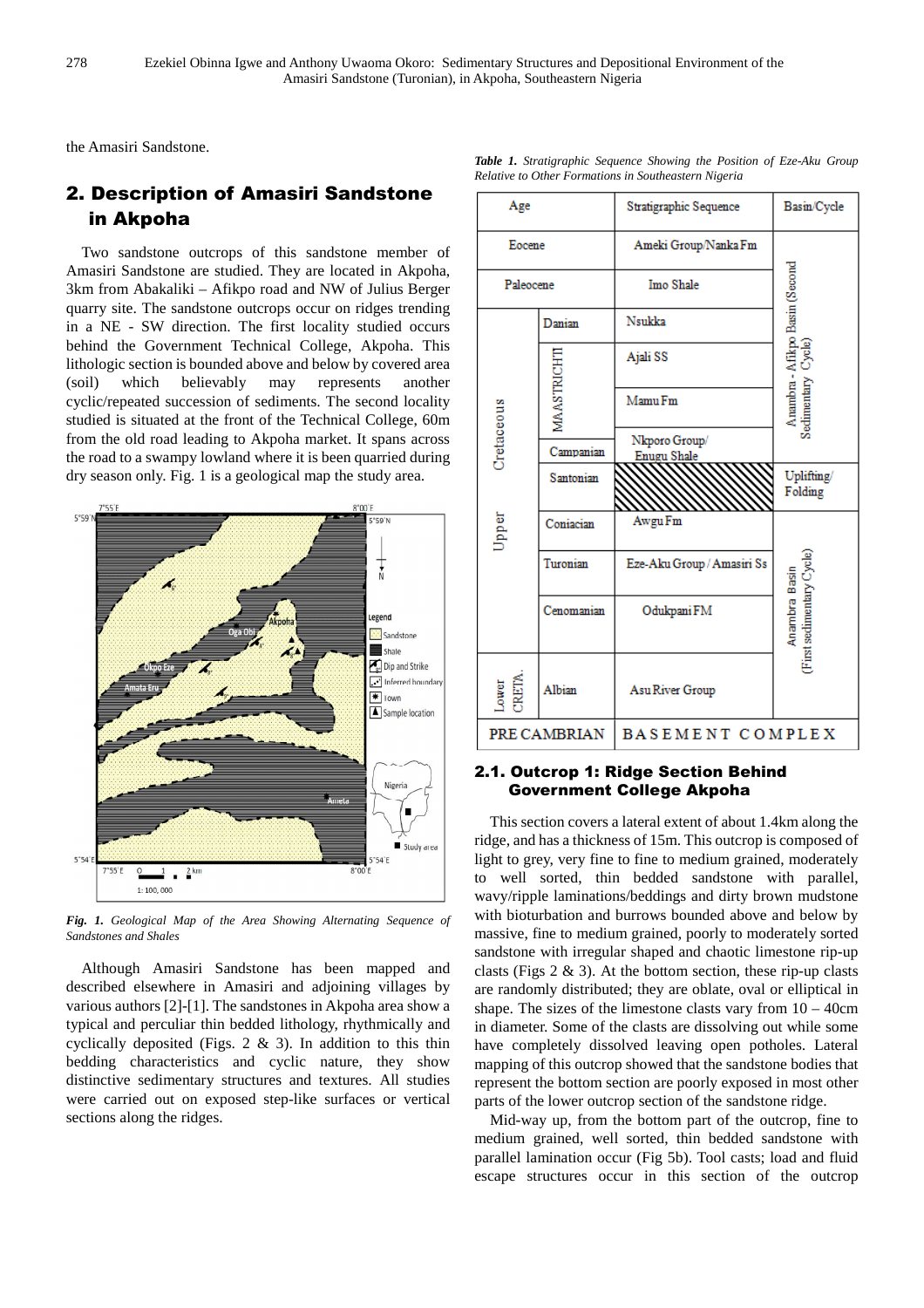particularly on the bedding plane surface. This sandstone is calcareous with erosional bedding contacts, load casts, flute casts and occasional burrows. At about 5.5m up the section of this outcrop, dirty white to light grey, very fine to fine grained, moderately to well sorted thinly and wavy/ripple bedded sandstone overlie the parallel bedded sandstones (Figs. 2 & 3). There is alternation of fine and very fine grain size within some of the main beds but they exhibit fining upward character. There are also some mudstone interlamination/interbeddings with occasional burrowing and bioturbation. The burrows are mainly horizontal burrows. Mudstone constitutes about 20% of this section. The mudstone laminations/beds appear wavy or ripple laminated. The finer grained beds have more mudstone laminations/interlaminations which appear continuous but, however appear discontinuous except where they are distorted by bioturbations. In some beds where the sandstone is cleaner and less muddy, the mudstone lamination becomes discontinuous and thin-out within the sandstone bed. Towards the top, the sandstone gets muddier (about 30%), more distinctly bioturbated and burrowed. The topmost bed of this section of is rippled, with very low amplitude and high wavelengths. The bedding planes appear wavy but may also be erosional (Fig. 4b). From about 7.5m up section, intensely burrowed and bioturbated mudstone overlies the rippled sandstones. The beds appear thick and massive possibly due to burrowing and bioturbation. They have thicknesses range from 15-60cm and comprise of dominantly siltstones and clays. Above this section, fine grained moderately sorted massive sandstones occur. Above and overlying this section chaotic sandstone with rip-up clasts occurs. This section is capped by overburden (soil) which the villagers are farming on despite the height of this outcrop.



*Fig. 2. Litholog Section of Outcrop 1 Behind Government College Akpoha* 



*Fig. 3. Outcrop 1 Behind Government College (GTC) Akpoha* 



*Fig. 4a & b. Wavy/Ripple Laminations/Beds in Amasiri Sandstone in Akpoha.* 

#### 2.2. Outcrop 2: Akpoha Roadside Section

This section is located within the premises and in the front of the Government Technical College, Akpoha, It extends across the road to the swampy lowland where it is quarried by the local indigenes for economic purposes. It is light grey to dirty white in colour, fine to medium grained and moderately to well sorted sandstone. This outcrop displays both erosional and planar bedding contacts. The middle and upper sections are characterized by planar cross beddings. Some of the cross beds are deformed. This sandstone has occasional *Cruziana* burrows.

#### 3. Sedimentary Structures

#### 3.1. Wavy/ Ripple Lamination and Bedding

These sedimentary structures occur in the Wavy/ripple bedded lithofacies in the sandstone outcrop behind G.T.C Akpoha. They are irregular/wavy and ripple laminations (Figs. 4a & b). The topmost beds of this facies have rippled/wavy contacts (Fig. 4b). This ripples are are very low amplitude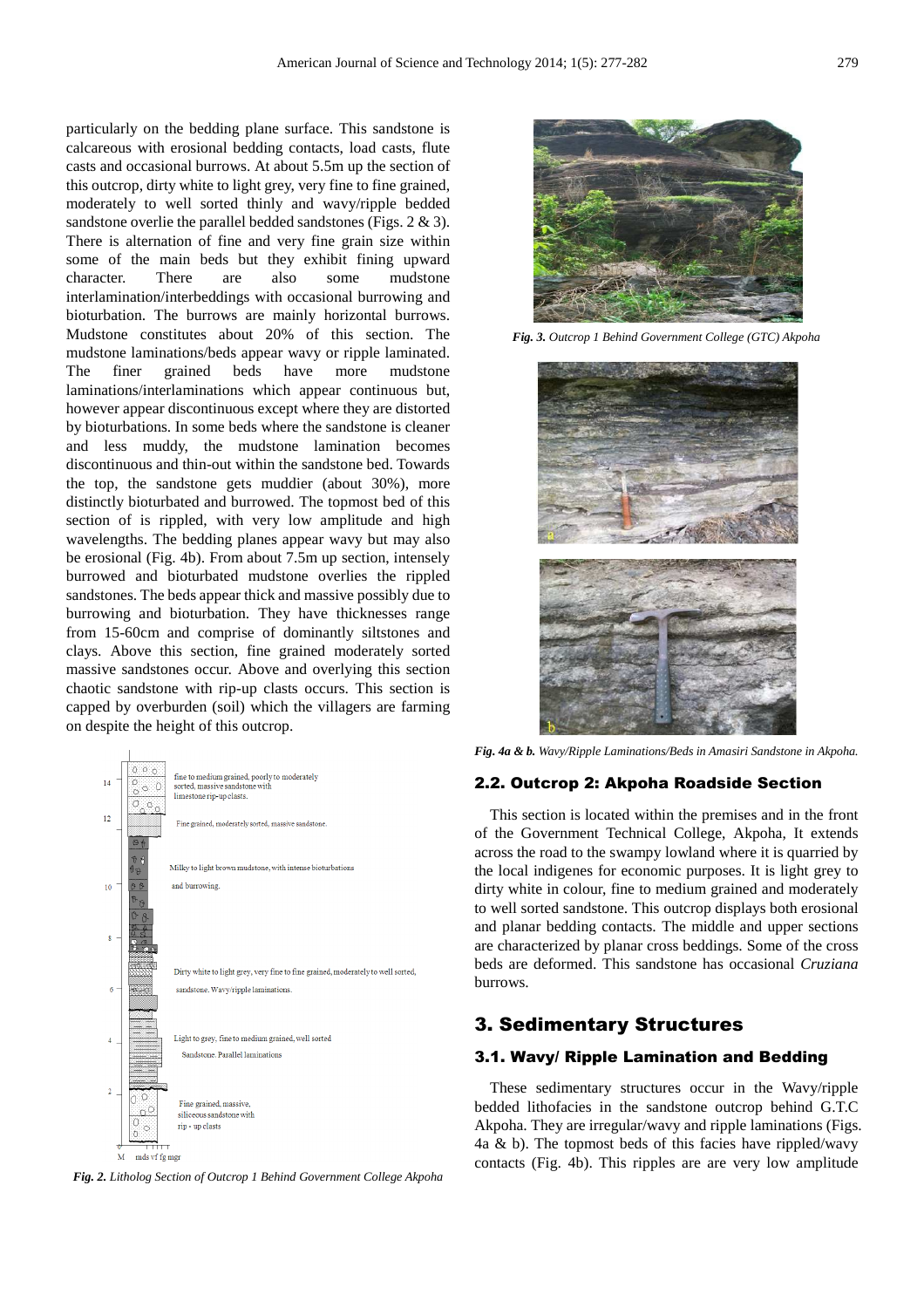ripples. Some ripples are draped with mudstone interlaminations while flaser beds represent starved ripples. There is a vertical distribution grading from plane parallel lamination which occur in parallel bedded sandstone lithofacies to wavy to ripple drift laminations. The occurrences of these discrete traction structures in the sequences indicate bottom current reworking [18].

### 3.2. Parallel Lamination

The Parallel bedded Sandstone lithofacies in Amasiri Sandstone behind G.T.C Akpoha are characterized by parallel laminations/beddings (Fig. 5a & b). This may be defined by distinct planar and continuous laminae as evident in the outcrop.

#### 3.3. Cross Stratification

The lower to middle part of the sandstone body consists of distinctive planar cross stratified beds (Fig 6.), 2.6m thick and 10m across. The cross beds are deformed at the middle section. The lower and middle contact is erosional and in some places gradational into the overlying planar tabular cross stratified beds overlain by bioturbated beds.

## 3.4. Trace Fossils

The trace fossils observed in Amasiri Sandstone on course of this study belong to two ichnofacies viz: *Cruziana* and *Zoophycos. Monocraterion, Crosspodia* are ichnospecies of *Cruziana* ichnofacies while Zoophycos ichnofacies are represented by *Lorenzinia* and *Zoophycos* ichnospecies.



*Fig. 5a & b. Parallel Laminations/Beds in Amasiri Sandstone in Akpoha* 

#### 3.4.1. Cruziana Ichnofacies

Monocretarion burrows occur in the very fine to fine

grained sandstone (middle section) of outcrop 1 (Fig. 7a). These sandstones are occasionally bioturbated with discrete burrows believed to be *Monocreterion isp* of *Cruziana*  ichnofacies [14]. They are mainly produced by deposit feeders foraging for food in the muddy substrates. The *Crosspodia* ichnofacies are documented in the bioturbated beds of locality 2 (Fig. 7b).

#### 3.4.2. Zoophycos Ichnofacies

*Lorenzinia isp* and *Zoophycos isp* burrows of *Zoophycos*  ichnofacies [14] (Fig. 8) occur in the fine to medium grained sandstone (lower section), and bioturbated mudstone (upper section) of outcrop 1 respectively. References [9]-[14] described this ichnofacies as sediment - mining organisms; characteristic of deep marine environment where oxygen is low and nutrient supply more sparse.



*Fig. 6a & b. Low Angle Planar Cross Beds in Amasiri Sandstone Behind Catholic Church Akpoha.* 

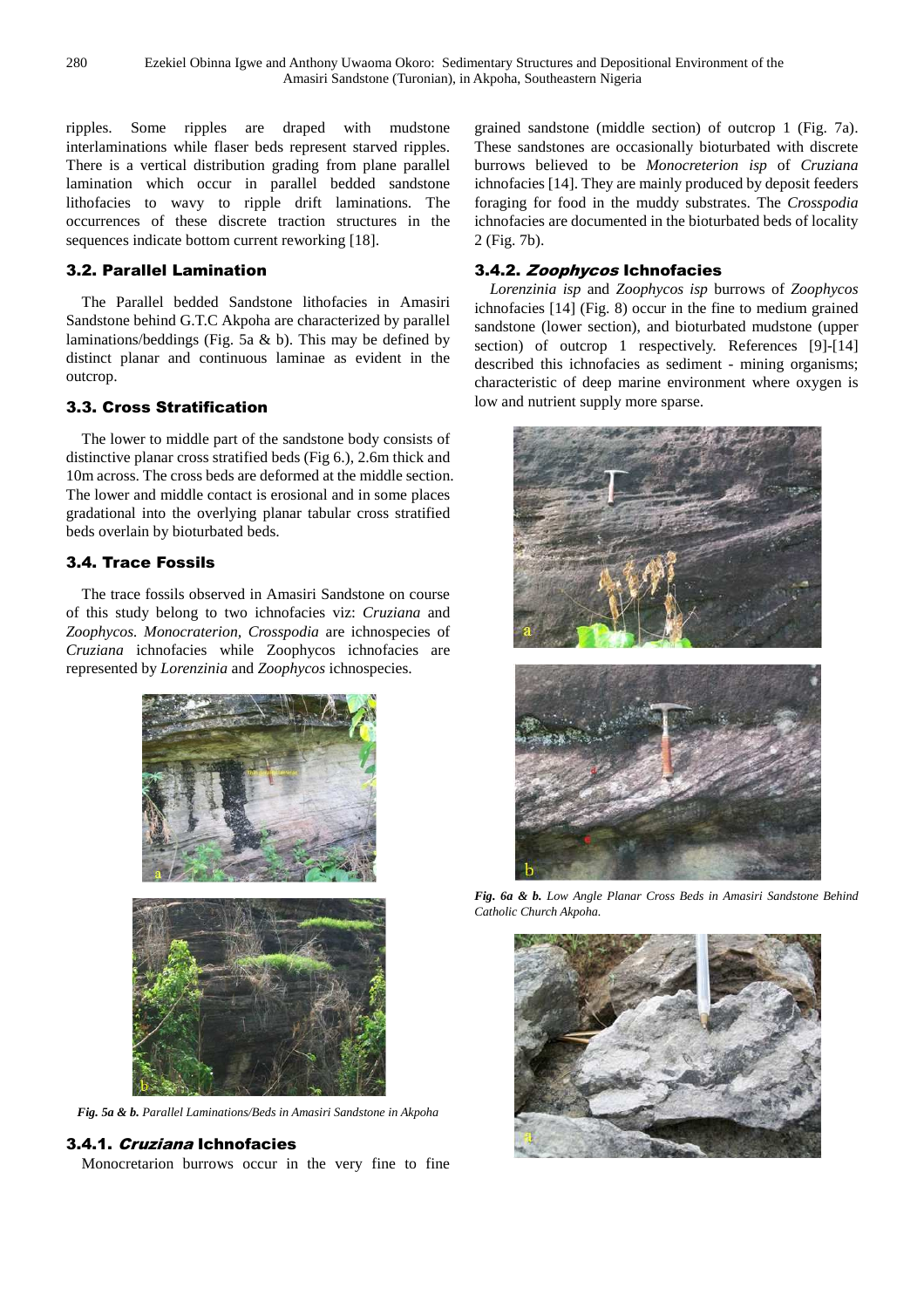

*Fig. 7 a & b. Monocraterion and Crosspodia Ichnospecies of Cruziana in Outcrop 1 in Akpoha/* 



*Fig. 8a. Zoophycos Ichnospecies in Amasiri Sandstone Outcropping Behind Government Technical College, Akpoha.* 



*Fig. 8b. Lorenzinia Ichnospecies in Amasiri Sandstone Outcropping Behind Government Technical College, Akpoha.* 

## 4. Discussion

Fossil assemblages and physical sedimentary structures evident on Trace Amasiri Sandstone are useful in determining the depositional environments. Ichnofossils have considerable application in paleoecology, and environmental reconstruction [6]-[17]. The ichnofacies concept pioneered by [17] is based upon the observation that certain ichnofossil assemblages tend to occur in particular sets of environmental conditions which I have mentioned in this work. Although the *Skolithons* - *Cruziana - Zoophycons* - *Nereites* ichnofacies succession generally aids in reconstructing shallow to deep water sedimentary sequences [17]. It is known that bathymetry only is not the controlling factor in determining ichnofacies. Reference [10] opined that ichnofossil assemblages are only related to bathymetry where particular sets of environmental factors can be correlated with bathymetry. Therefore in modern ichnofacies, analysis of all available evidence (physical sedimentary structures, stratigraphic position, body fossils etc.) must be evaluated and used in interpretation [6]-[8].

Ichnofossil assemblages from the Amasiri Sandstone consist of dominantly horizontal trace fossils assigned to the *Cruziana* and *Zoophycos* ichnofacies. The depositional environments for the Amasiri Sandstone using the interpretation of the associated sedimentary structures as revealed by this study are discussed below

#### 4.1. Wavy/Ripple Lamination/Bedding

The wavy/ripple lamination/bedding is interpreted to have been deposited in a low energy deep marine environment [22]-[21]. The depositional process is dominated by traction and bottom current reworking in the lower flow regime. The ripple-laminated/bedded sandstone represents traction deposits, and thin rippled divisions are interpreted to be products of short-lived traction processes [4]-[24]. The unusual thick rippled beds which he noted are product of long-lived traction processes is absent in the Amasiri Sandstone. Such traction deposits in deep-water environments have been ascribed to bottom-current reworking. References [19]-[4]-[15]-[23] routinely classified such rippled beds as thin-bedded turbidites without regard for their true origin.

#### 4.2. Parallel Lamination/Bedding

The parallel laminations/bedding suggests that this lithofacies was deposited in moderate energy deep marine environment [21]. The environment was dominated by bottom current reworking with transition from lower flow to upper flow regime [19]. The texture and the planar cross stratifications suggest deposition in shallow shoreface environment dominated by storm events [19].

#### 4.3. Cruziana Ichnofacies

*Cruziana* ichnofacies which are mainly produced by deposit feeders foraging for food in the muddy substrates are characteristic of shallow to deep water sedimentation [17]-[14] The sediments of the study area associated with this ichnofacies evolve from shallow to deep water settings.

#### 4.4. Zoophycos Ichnofacies

Reference [19]-[14] described the *Zoophycos isp* as sediment - mining organisms characteristic of deep marine environment where oxygen is low and nutrient supply more sparse. The dominance of *Zoophycos isp* of the *Zoophycos* ichnofacies and lack of primary sedimentary structures in the lithofacies hosting this ichnofacies due to flocculation without traction and possible ponding. Reference [11] suggest that this sediment was deposited in a very low energy marine environment (basin plain), possibly by relatively low density turbidity currents in deep-water hemipelagic settling [14]-[15].